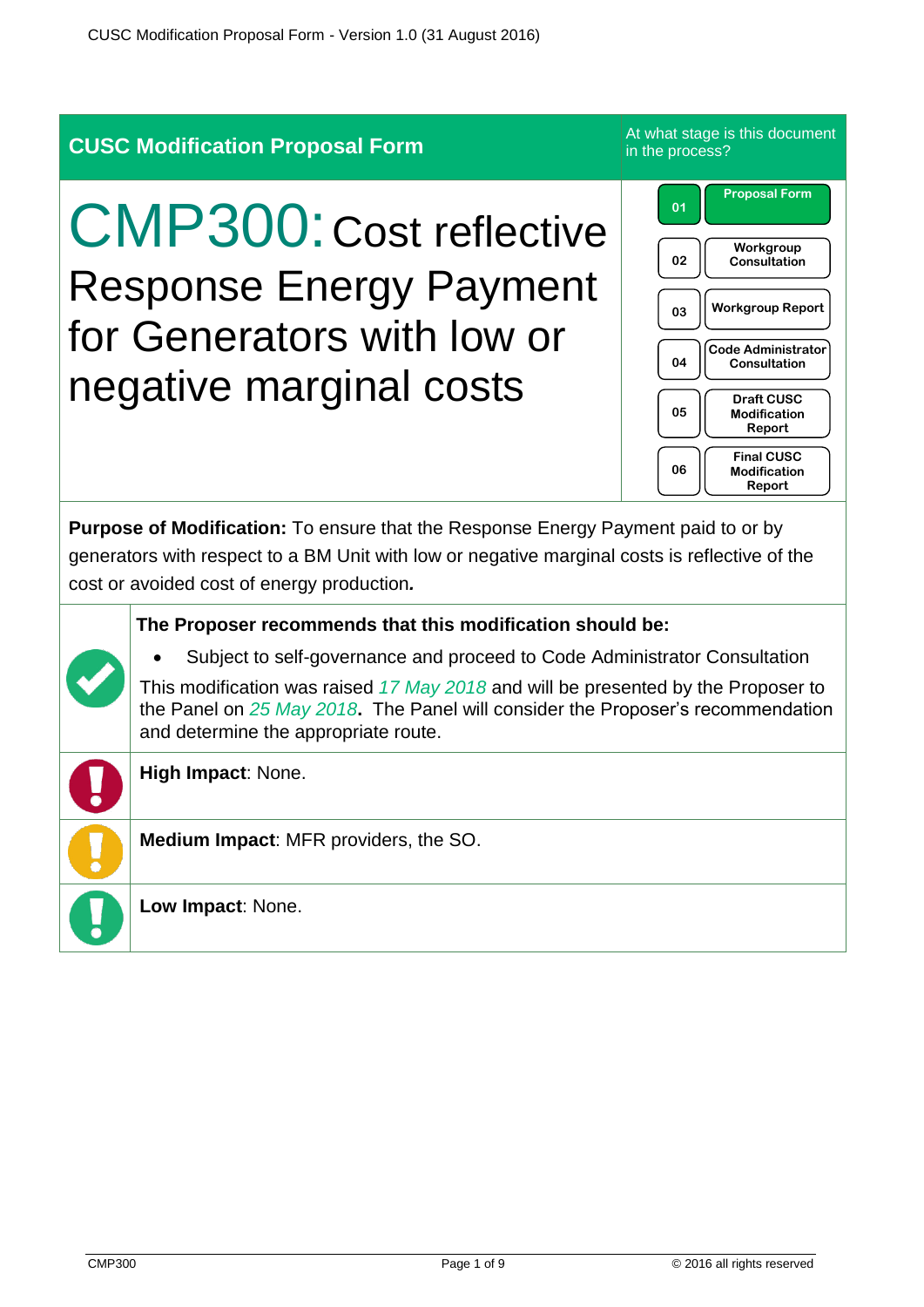### **Contents**

- **1 Summary 4**
- **2 Governance 5**
- **3 Why Change? 5**
- **4 Code Specific Matters 6**
- **5 Solution 7**
- **6 Impacts & Other Considerations 7**
- **7 Relevant Objectives 7**
- **8 Implementation 8**
- **9 Legal Text 8**
- **10 Recommendations 9**

#### **Timetable**

*The Code Administrator will update the timetable.*

#### **The Code Administrator will recommend a timetable to CUSC Panel once the Governance route is established**

| Initial consideration by Workgroup                                | dd month year |
|-------------------------------------------------------------------|---------------|
| Workgroup Consultation issued to the Industry                     | dd month year |
| Modification concluded by Workgroup                               | dd month year |
| Workgroup Report presented to Panel                               | dd month year |
| Code Administration Consultation Report issued to<br>the Industry | dd month year |
| Draft Final Modification Report presented to Panel                | dd month year |
| <b>Modification Panel decision</b>                                | dd month year |
| Final Modification Report issued the Authority                    | dd month year |
| Decision implemented in CUSC                                      | dd month year |

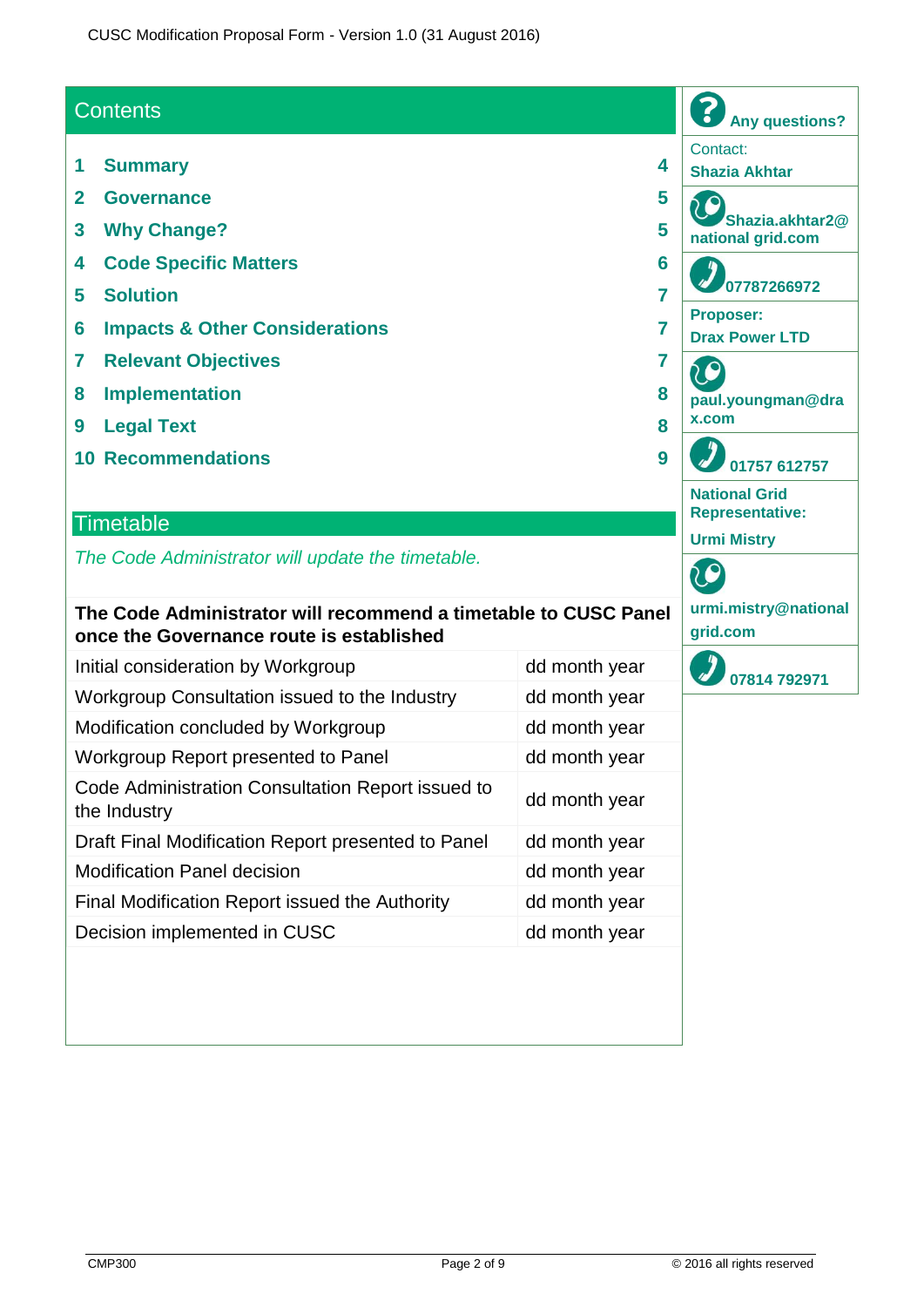# Proposer Details

| <b>Details of Proposer:</b><br>(Organisation Name)                                                                                          | <b>Drax Power LTD</b>                                                            |  |  |  |
|---------------------------------------------------------------------------------------------------------------------------------------------|----------------------------------------------------------------------------------|--|--|--|
| Capacity in which the CUSC<br>Modification Proposal is being<br>proposed:<br>(i.e. CUSC Party, BSC Party or<br>"National Consumer Council") | <b>CUSC Party</b>                                                                |  |  |  |
| <b>Details of Proposer's</b><br><b>Representative:</b><br>Name:<br>Organisation:<br>Telephone Number:<br><b>Email Address:</b>              | Paul Youngman<br><b>Drax Power LTD</b><br>01757 612757<br>paul.youngman@drax.com |  |  |  |
| <b>Details of Representative's</b><br>Alternate:<br>Name:<br>Organisation:<br>Telephone Number:<br><b>Email Address:</b>                    | Joshua Logan<br><b>Drax Power LTD</b><br>01757 612736<br>Joshua.logan@drax.com   |  |  |  |
| <b>Attachments (Yes/No): No</b><br>If Yes, Title and No. of pages of each Attachment:                                                       |                                                                                  |  |  |  |
|                                                                                                                                             |                                                                                  |  |  |  |

# Impact on Core Industry Documentation.

*Please mark the relevant boxes with an "x" and provide any supporting information*

**BSC Grid Code STC Other**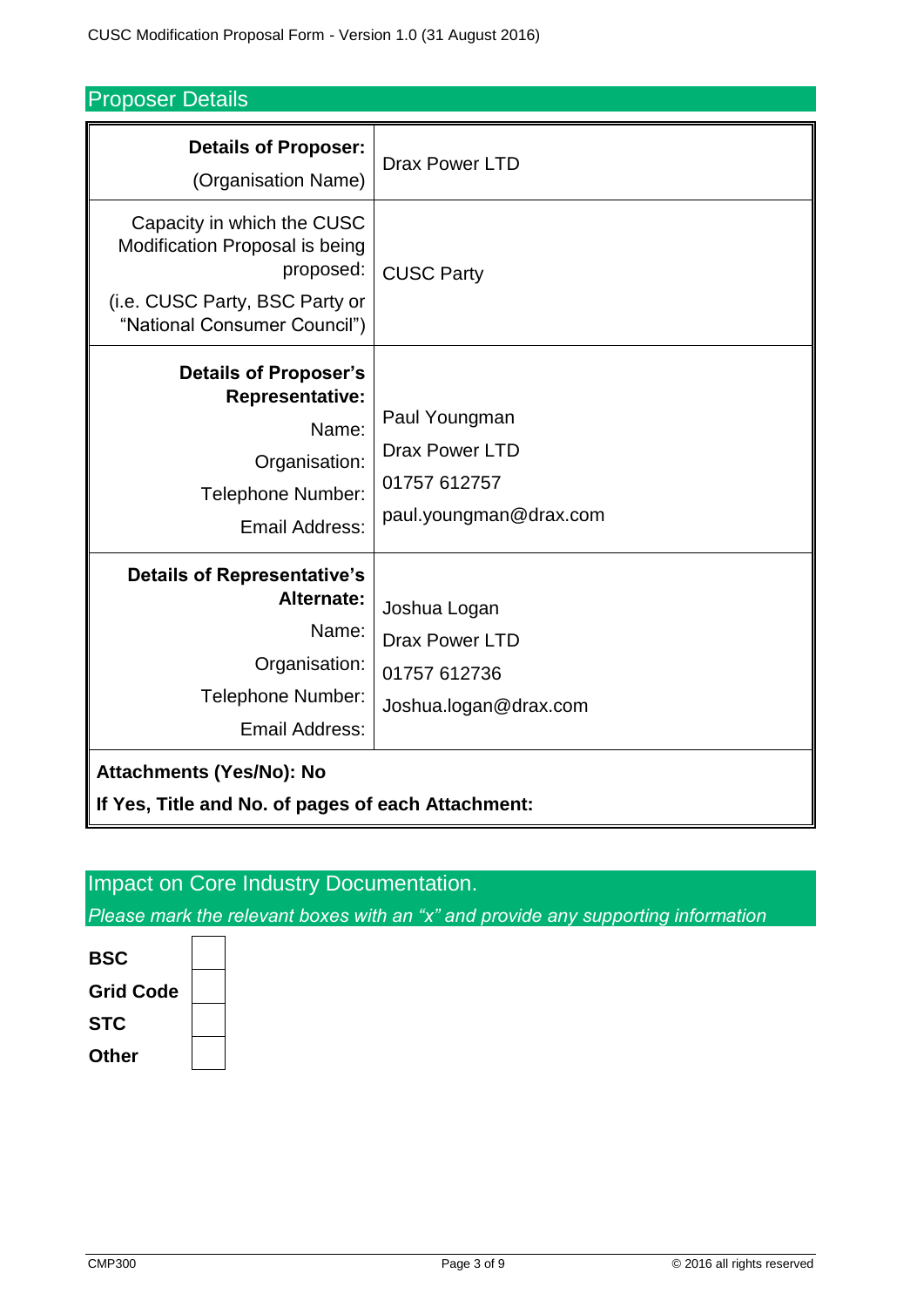# **1 Summary**

## **Defect**

This modification is to improve the cost reflectivity of the Response Energy Payment (REP). The current methodology allows for the REP to be set by the Market Index Price (MIP) or at Zero for "Non-Fuel" BM units that have low or negative marginal costs. The current construction of the REP does not reflect the cost or avoided cost of energy production for all generators. BM Units with low or negative marginal costs, as a consequence of having a CfD FiT, are not managed the same as "non-fuel" BM Units that have equivalent low or negative marginal costs.

We believe this is an anomaly and should be corrected. The REP methodology should be cost reflective, not reflective of specific methods of energy production. Technologies not classified as "non-fuel" which have low, or zero, marginal costs due to having a CfD FiT, should be treated the same as other low, or zero marginal cost units and have a REP set to zero. This will make the REP more cost reflective, and alleviate any potential distortion of the Mandatory Frequency Response (MFR) market, as the MIP based REP is clearly not cost reflective for these providers.

#### **What**

It is not only "Non-fuel" BM Units that can have low or negative marginal costs, in fact, other BM Units with a CfD FiT have similar marginal costs. The legal text should be amended to reflect this and ensure CfD BM Units receive a zero REP.

## **Why**

The REP was designed to be cost reflective. The REP payment does not accurately reflect the generator's cost, or avoided cost for some technologies with a CfD FiT due to the low or negative marginal cost for these BM Units. This could be having a negative impact on competition within the MFR market where Generators submit holding priced (HP) tenders on a monthly basis, and the SO ranks these tender submissions in economic order.

#### **How**

Currently, the Reference Price which feeds into the calculation of the Response Energy Payment is set to zero for "non-fuel" cost BM Units, we propose this should be set to zero for **both** "non-fuel" cost and **CfD BM Units**.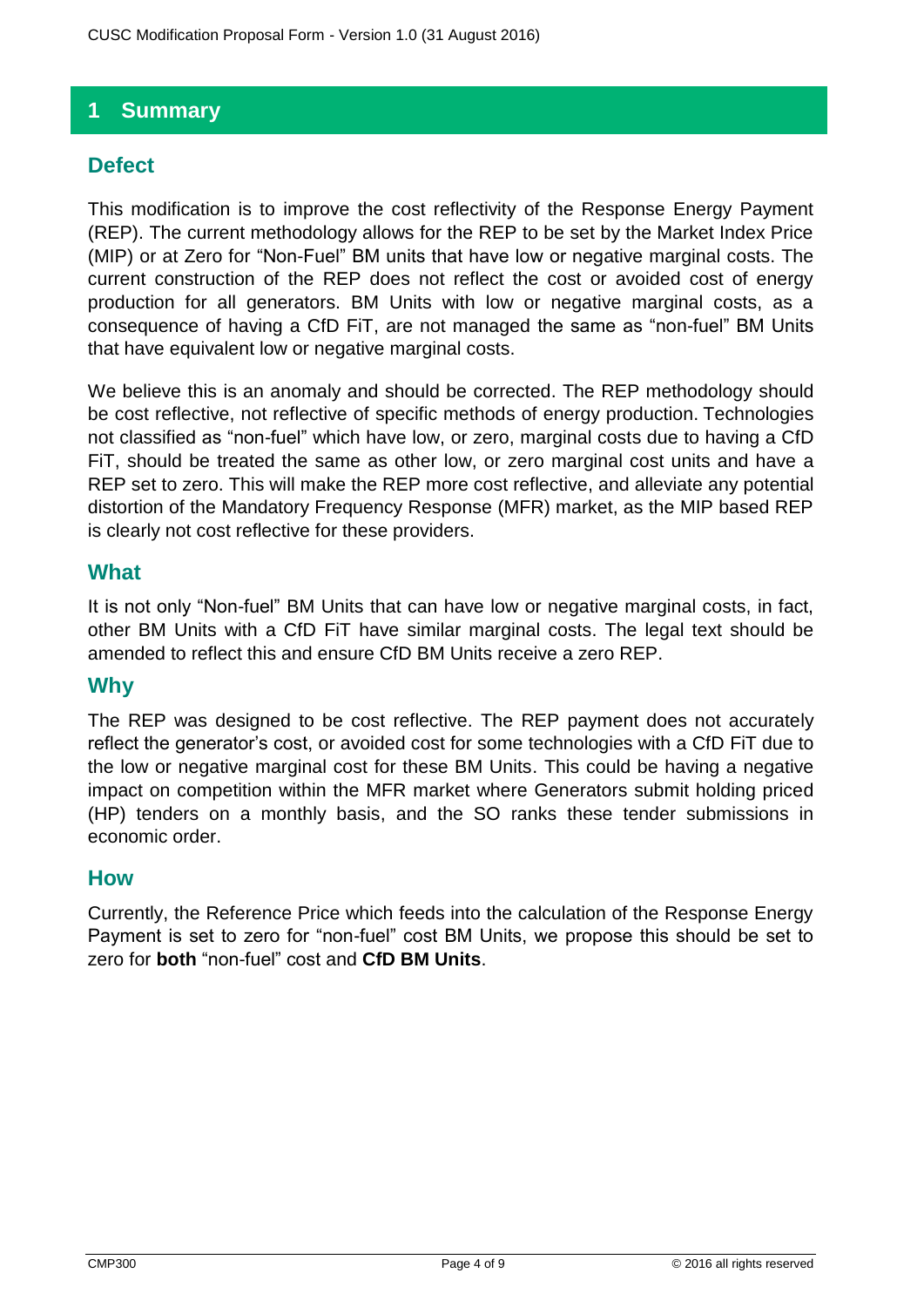#### **2 Governance**

#### **Justification for Self-Governance Procedures**

We consider that this modification should be considered for self-governance. Firstly, the modification is designed to ensure that unintended differences between CUSC parties with low or zero marginal costs is remedied. Under the proposal the REP will better reflect marginal costs rather than just specific technologies, alleviating an area of discrimination between CUSC parties. Secondly the proposed changes to the calculation of REP should have a **beneficial non-material** effect on competition due to the improvement of REP cost reflectivity. The proposal is unlikely to have a **material** effect on any of the five criteria listed below.

*Self-Governance - The modification is unlikely to discriminate between different classes of CUSC Parties and is unlikely to have a material effect on:*

- *i) Existing or future electricity customers;*
- *ii) Competition in the generation, distribution, or supply of electricity or any commercial activities connected with the generation, distribution or supply of electricity,*
- *iii) The operation of the National Electricity Transmission System*
- *iv) Matters relating to sustainable development, safety or security of supply, or the management of market or network emergencies*
- *v) The CUSC's governance procedures or the CUSC's modification procedures*

#### **Requested Next Steps**

This modification should:

Be subject to self-governance and proceed to Code Administrator Consultation.

## **3 Why Change?**

This change will improve competition in the MFR by ensuring that the REP is cost reflective and all generators with a low or negative marginal cost are treated equally.

Certain generators are required by the Grid Code to provide a Mandatory Frequency Response (MFR) service to assist the SO with keeping the electricity system frequency within a designated target of 50Hz and receive payments for doing so. These payments are designed to be cost reflective and are split between a Holding Payment (HP) for being capable of providing response, and a Response Energy Payment (REP), which is a cost reflective utilisation payment designed to cover the costs of actual response energy. Generators submit holding price (HP) tenders on a monthly basis to the SO. The SO then ranks these tender submissions in economic order. When generators are instructed to increase their output (Low Frequency Response), they receive a cost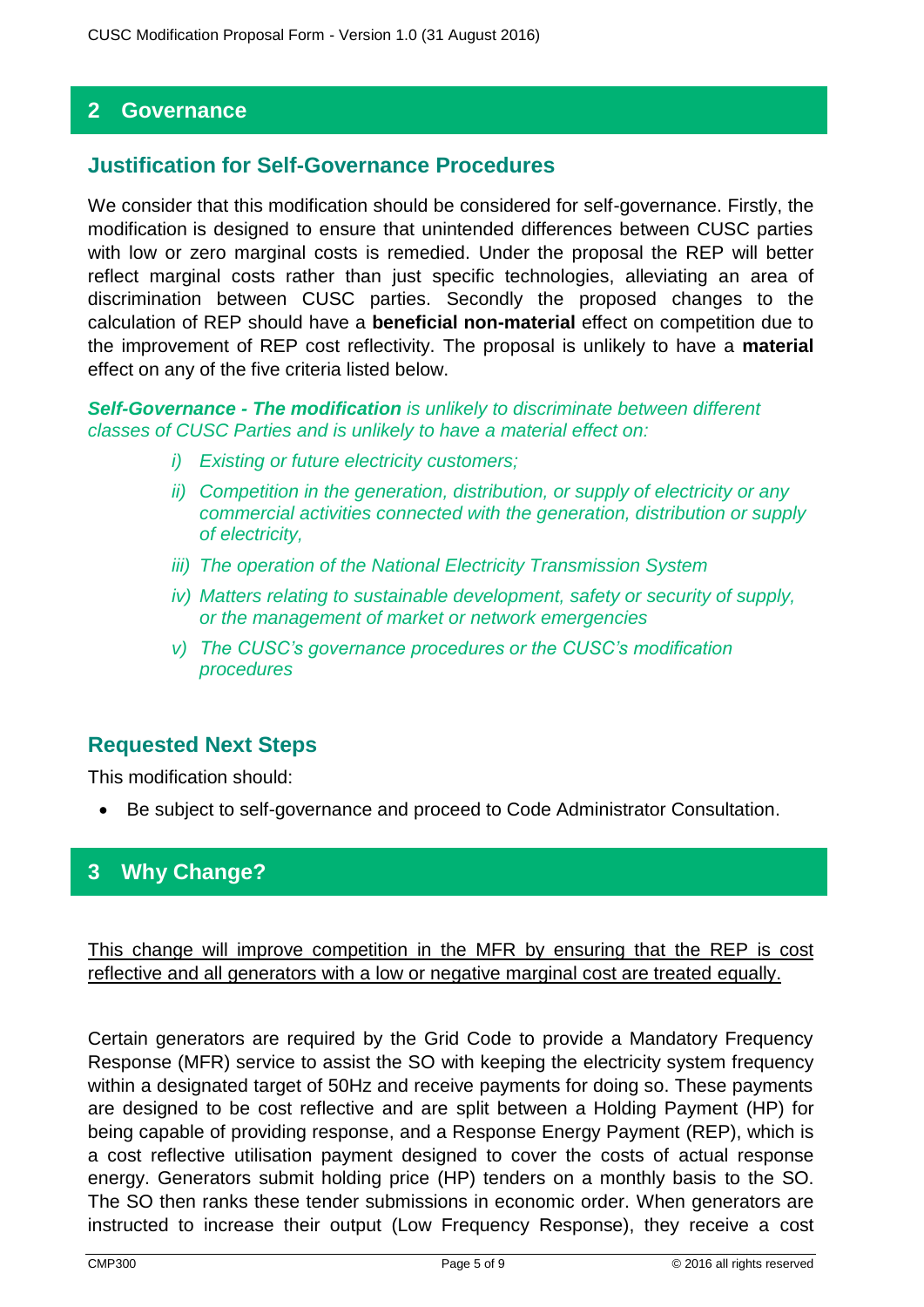reflective REP payment, where generators are instructed to reduce their output (High Frequency Response), they pay the SO to reflect the energy costs saved. The REP is based either on the Market Index Price (MIP) or Zero if the generator has low or negative marginal costs, and is classified "non-fuel"

The classification of "non-fuel" was introduced by "*CMP237 Response Energy Payment for Low Fuel Cost Generation"* to ensure the REP better reflected costs*.* This was approved on the 31<sup>st</sup> October 2016 to address an unintended consequence of the REP. The modification rectified an issue where generators with low or negative marginal costs were submitting HP's which were typically the highest in the market. The primary driver of this behaviour was that the REP, which was then based solely on MIP, did not reflect the actual and opportunity costs incurred for providing this service to the SO.

For instance, if a renewable generator was instructed to provide High Frequency Response (reduce output), it would be required to pay NGET for the cost that was avoided in reducing its energy production when no costs would actually have been incurred. This generator also has to potentially sacrifice renewable subsidies (e.g. CfD FiT) as a result of reducing output. As such, it is not cost-reflective for them to have to pay the SO for avoided costs that don't exist.

Ofgem addressed cost reflectivity of the REP within its decision document on CMP237, agreeing that low or negative marginal cost generators should have a REP set to zero. This was applied at the time to "non fuel" BM Units: Onshore wind, Offshore wind, Solar, Tidal and Wave. These BM Units reference price is set to zero when calculating the Response Energy Payment, to reflect their low or negative marginal cost.

The definition applied through *"CMP237 Response Energy Payment for Low Fuel Cost Generation"* has not reflected changes to the market with the effect that some BM Units with a low or negative marginal cost are not captured by the definition. We propose this should be rectified by extending a zero reference price to **both** "non-fuel" BM Units and BM Units with a CfD. This would be accomplished by defining a **CfD BM Unit** as "*a BM Unit which entered into a Contract for Difference (CfD) or investment contract each as designated in the Energy Act 2013"*

# **4 Code Specific Matters**

## **Technical Skillsets**

Mandatory Frequency response. Response Energy Payment.

## **Reference Documents**

CMP237 Final Modification Report CMP237 Final Decision from Authority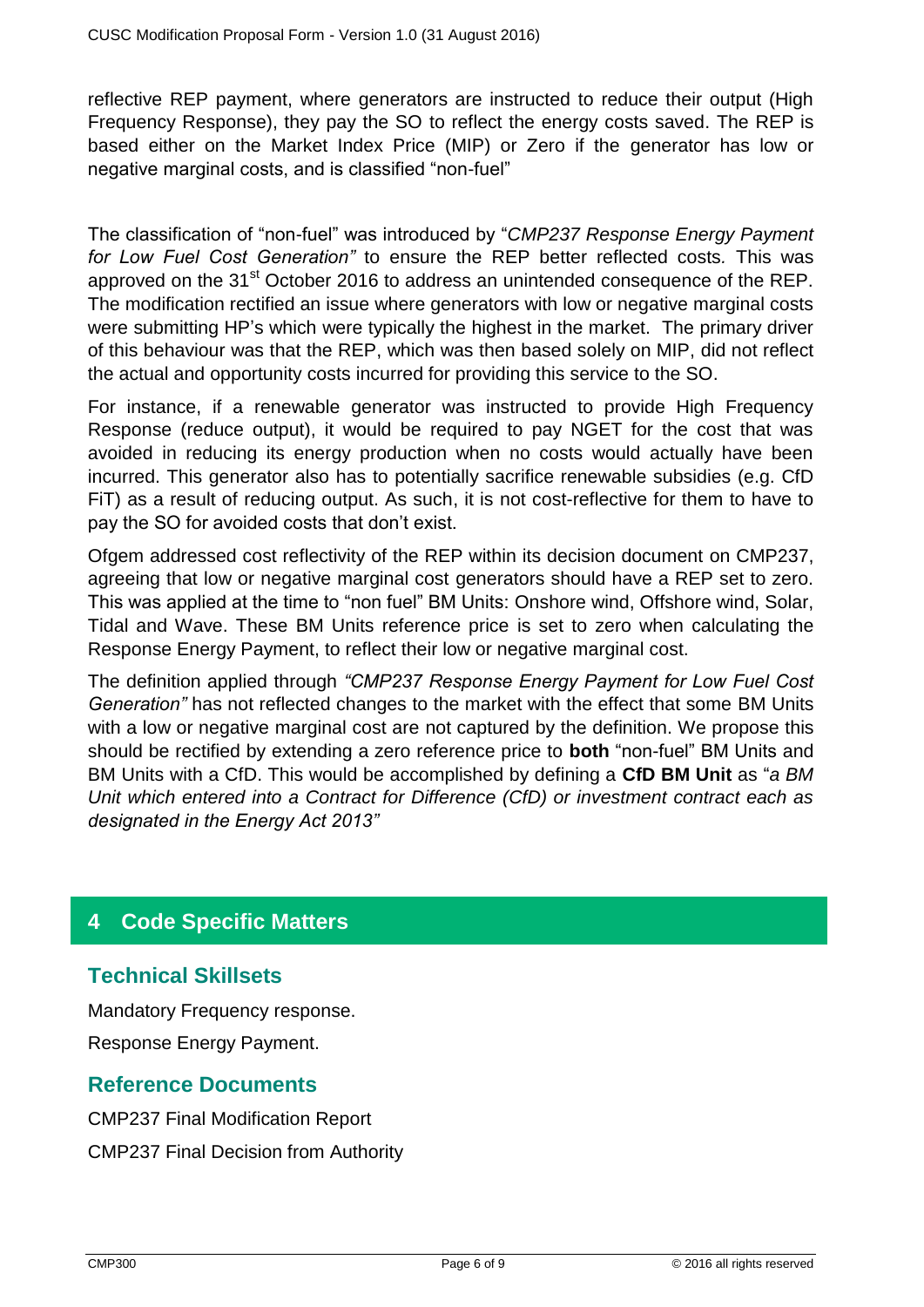## **5 Solution**

For all BM Units with a low or negative marginal cost the REP would be settled at £0/MWh. This will ensure that generators are not penalised by the cost of changing their energy output in providing frequency response.

The response energy payment is currently calculated by multiplying the response energy by the reference price. Where the reference price is zero for "non-fuel" BM Units. We propose to amend this so that the reference price is zero **for both** "non-fuel" BM Units and CfD BM Units. We believe this would cover all BM Units with a low or negative marginal cost, and ensure that they do not get paid, or pay, the MIP based Response Energy Payment.

## **6 Impacts & Other Considerations**

This modification will impact National Grid and providers of MFR since it changes how the REP is calculated for certain generators. This modification proposes changes to section 4.1.3.9A of the Connection and Use of System Code.

## **Does this modification impact a Significant Code Review (SCR) or other significant industry change projects, if so, how?**

No.

#### **Consumer Impacts**

This modification will address an issue with the Response Energy Payment associated with providing MFR. By ensuring that the REP is more cost reflective for all MFR providers this will better facilitate competition for the provision of frequency response. This should consequently reduce the overall cost to the end consumer.

# **7 Relevant Objectives**

*Mandatory for the Proposer to complete.* Please delete the CUSC Objectives that is not applicable.

## Impact of the modification on the Applicable CUSC Objectives (Charging):

| <b>Relevant Objective</b>                                                                                                                                                                                                                                                        | Identified impact |
|----------------------------------------------------------------------------------------------------------------------------------------------------------------------------------------------------------------------------------------------------------------------------------|-------------------|
| (a) That compliance with the use of system charging<br>methodology facilitates effective competition in the<br>generation and supply of electricity and (so far as is<br>consistent therewith) facilitates competition in the sale,<br>distribution and purchase of electricity; | <b>None</b>       |
| (b) That compliance with the use of system charging<br>methodology results in charges which reflect, as far as is                                                                                                                                                                | <b>None</b>       |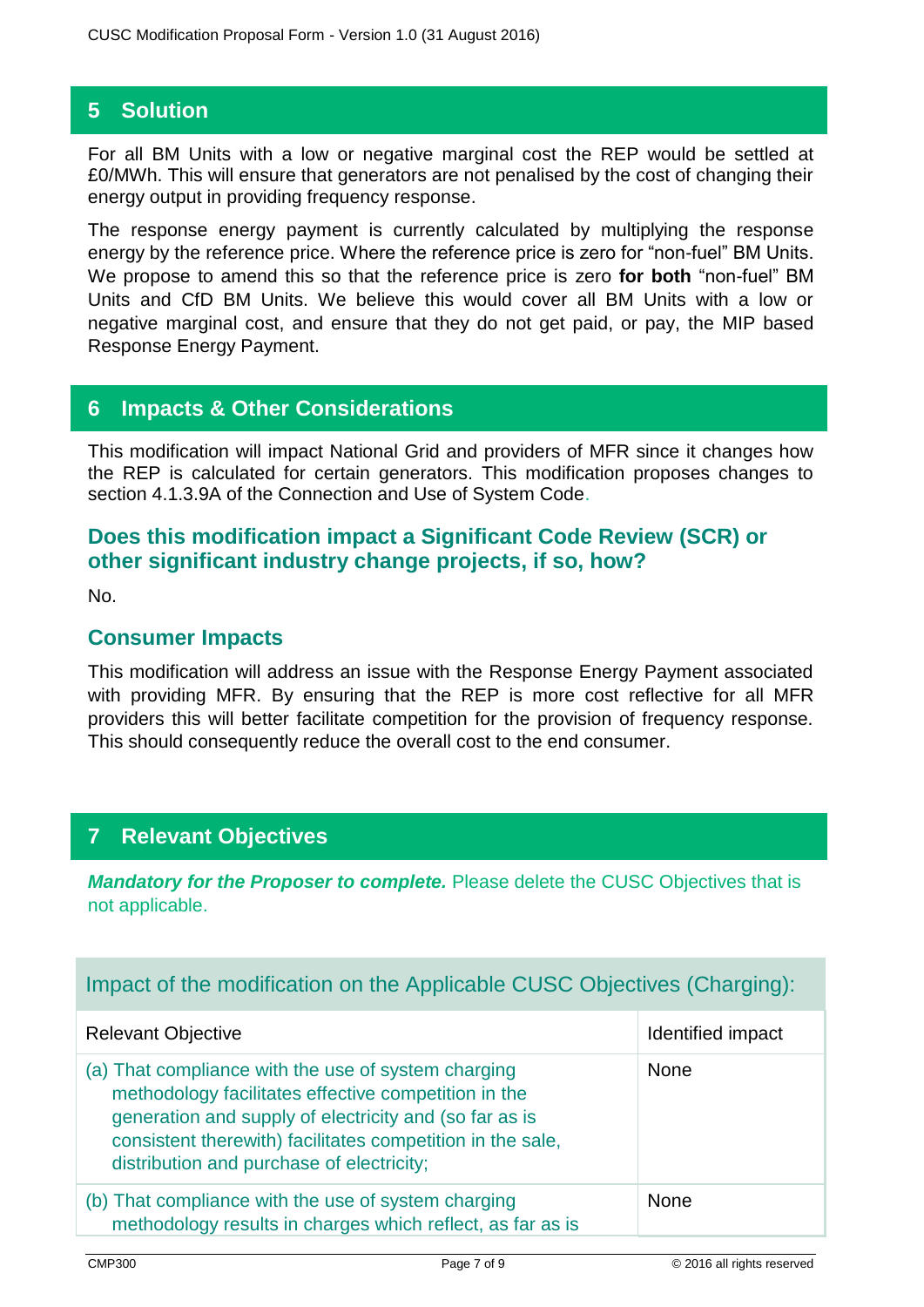| reasonably practicable, the costs (excluding any payments<br>between transmission licensees which are made under and<br>accordance with the STC) incurred by transmission licensees<br>in their transmission businesses and which are compatible<br>with standard licence condition C26 requirements of a<br>connect and manage connection); |             |  |
|----------------------------------------------------------------------------------------------------------------------------------------------------------------------------------------------------------------------------------------------------------------------------------------------------------------------------------------------|-------------|--|
| (c) That, so far as is consistent with sub-paragraphs (a) and (b),<br>the use of system charging methodology, as far as is<br>reasonably practicable, properly takes account of the<br>developments in transmission licensees' transmission<br>businesses;                                                                                   | <b>None</b> |  |
| (d) Compliance with the Electricity Regulation and any relevant<br>legally binding decision of the European<br>Commission<br>and/or the Agency. These are defined within the National<br><b>Grid Electricity Transmission plc Licence under Standard</b><br>Condition C10, paragraph 1 *; and                                                | <b>None</b> |  |
| (e) Promoting efficiency in the implementation and<br>administration of the CUSC arrangements.                                                                                                                                                                                                                                               | <b>None</b> |  |
| *Objective (d) refers specifically to European Regulation 2009/714/EC. Reference to the<br>Agency is to the Agency for the Cooperation of Energy Regulators (ACER).                                                                                                                                                                          |             |  |

This modification proposal levels the playing field and removes a barrier to competition that the current Response Energy Payment methodology presents to generators that have low or negative marginal costs. These units aren't classified as "non-fuel", and consequentially are paid, or pay, a response energy payment that isn't reflective of actual costs. This modification will ensure that the REP is cost reflective for all MFR providers resulting in a more competitive and efficient outcome.

# **8 Implementation**

This modification should be implemented at the earliest opportunity to ensure there is a level playing field for all generators providing MFR.

# **9 Legal Text**

Where: RE<sub>ij</sub> is positive then:

Reference Price = max (Σs {**PXPsj** x **QXPsj**} / Σs {**QXPsj**} x 1.25, 0 ) except in the case of both non-fuel cost and CfD **BM Unit** where it  $= 0$ 

where Σs represents the sum over all **Market Index Data Providers**.